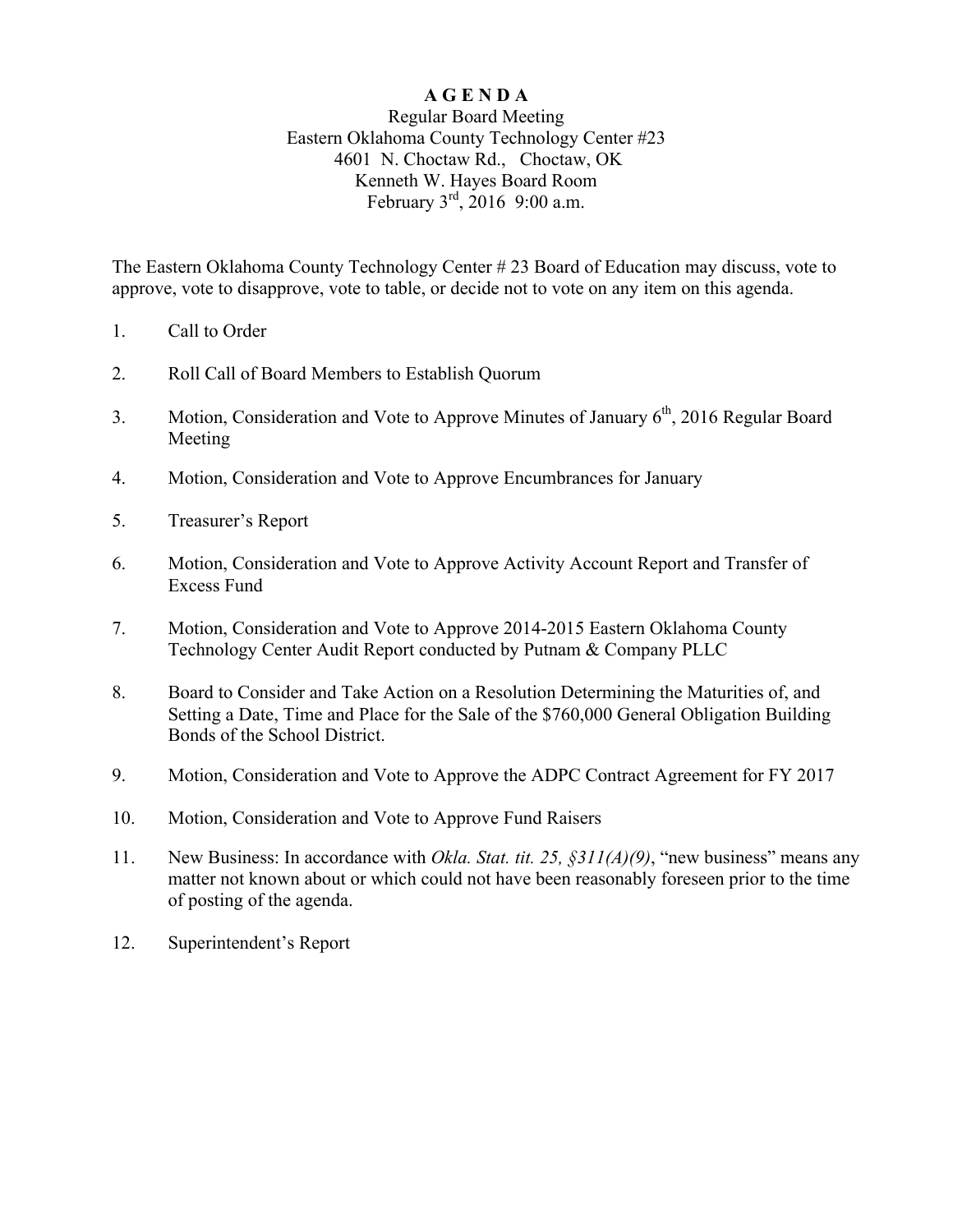Agenda February 3rd, 2016 Page 2

Proposed Executive Session to discuss the employment of individual salaried and hourly public employees. Executive Session Authority: *Okla. Stat. tit. 25, §§307(B)(1), (3), and (7)*. The following items are proposed for discussion during the Executive

- a. Resignation: Mary Brzozowski (Health Careers Program Instructor) & Eileen Wilson (Adult Day Service Director)
- b. Re-Employments of Brent Casey, Director of Secondary Education & Operations; Justin Smedley, Director of Business & Industry; Pat Jordan, Director of Educational Services and Daryl Crusoe, Business Manager
- c. Employment: Sharon Voss (Marketing Intern)
- 13. Motion and Vote to Convene in Executive Session
- 14. Motion and Vote to Return to Open Session
- 15. Board President's Statement of Executive Session Minutes
- 16. Motion, Consideration, and Vote to Approve or Not Approve the following Employment Actions:
	- a. Resignation: Mary Brzozowski (Health Careers Program Instructor) & Eileen Wilson (Adult Day Service Director)
	- b. Re-Employments of Brent Casey, Director of Secondary Education & Operations; Justin Smedley, Director of Business & Industry; Pat Jordan, Director of Educational Services and Daryl Crusoe, Business Manager
	- c. Employment: Sharon Voss (Marketing Intern)
- 17. Board Comments
- 18. Motion and Vote to Adjourn